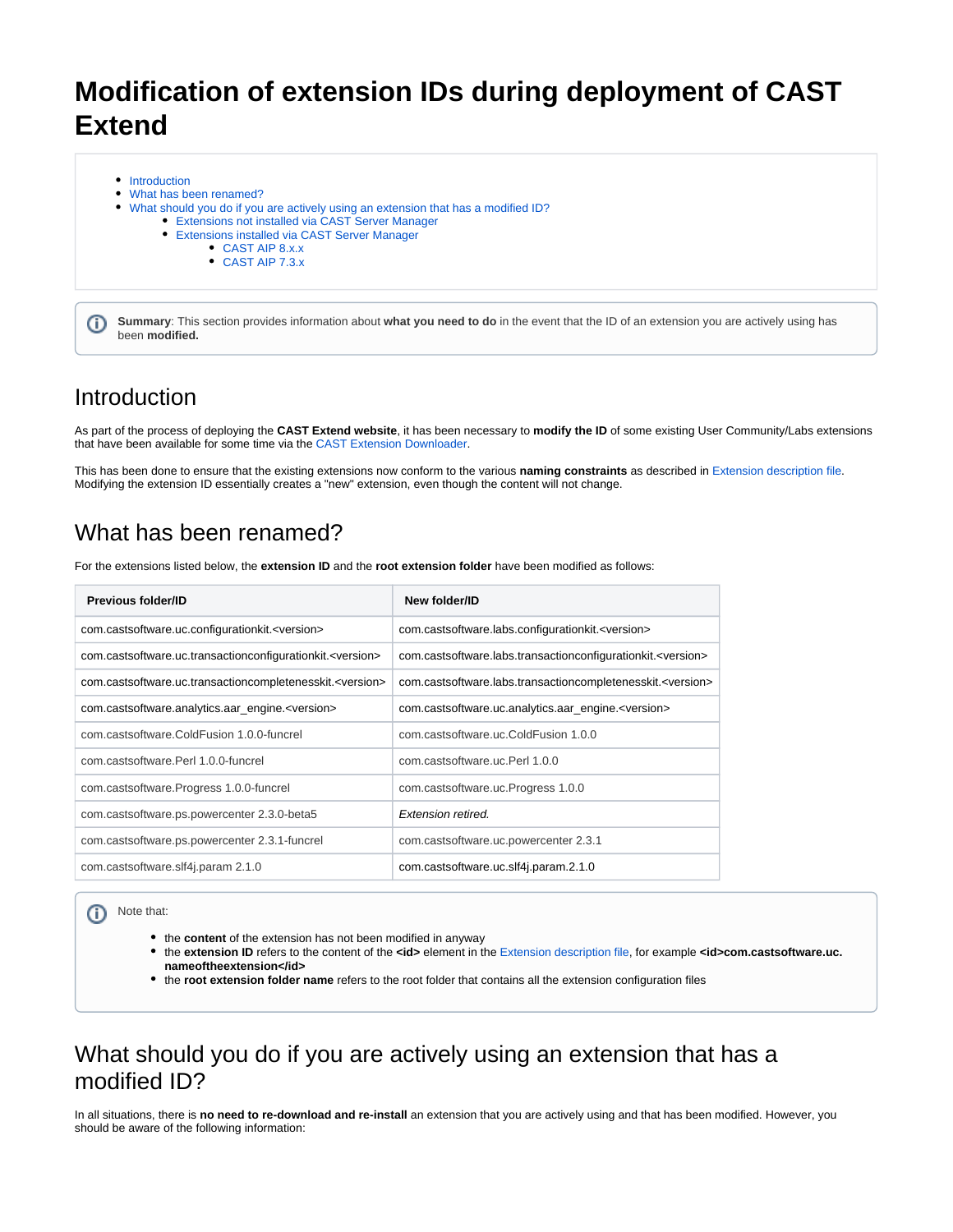#### Extensions not installed via CAST Server Manager

If the extension that has been modified **does not** require any installation in the CAST AIP schemas with CAST Server Manager (i.e the extension simply provides a new configuration file etc.) then you just need to be aware that the extension ID and the root extension folder will have changed for this extension. If the extension is re-used in an automated way after it has been downloaded, then scripts may need to be adjusted to take into account the new extension ID and root folder name.

#### <span id="page-1-0"></span>Extensions installed via CAST Server Manager

If the extension that has been modified **requires** installing in the CAST AIP schemas with CAST Server Manager, and you wish to re-download and reinstall the extension in schemas where the extension is already installed, then you should proceed as follows:

#### <span id="page-1-1"></span>**CAST AIP 8.x.x**

- Launch **CAST Server Manager** from the Windows Start menu and connect to the **CAST Storage Service** or **commercial RDBMS** that is hosting your existing CAST AIP schemas.
- Right click the "combined group" schema (marked "v830\_1122" in the image below) or any of its associated schemas and then select Manage **Extensions**:



Find the extension that has been renamed and is already installed, and then select **Deactivate** in the drop down list: